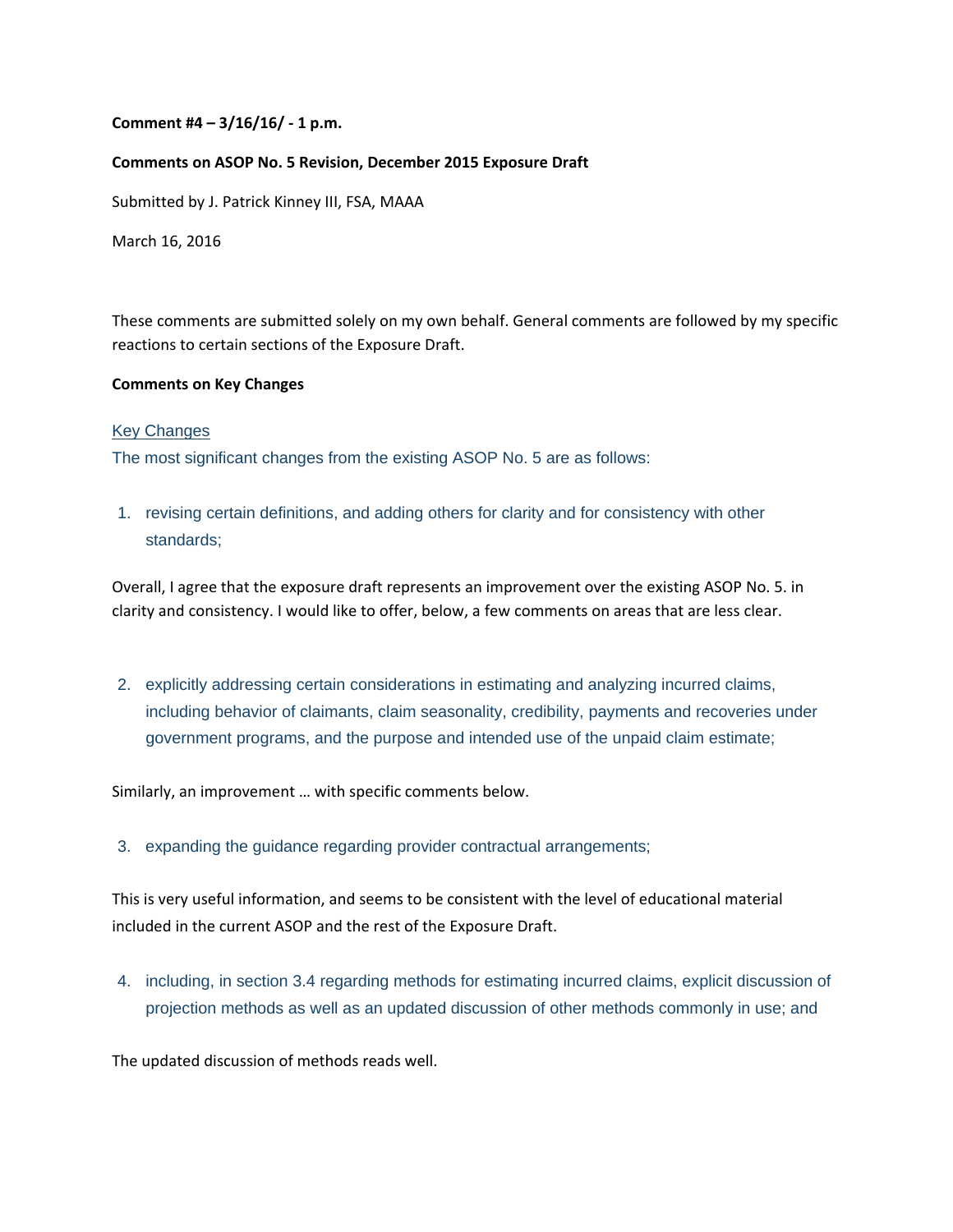5. making the standard consistent with the revised guidance in ASOP No.1, *Introductory Actuarial Standard of Practice*, regarding use of the language "should consider." (no comment required) **Responses to Specific Request for Comments**

# Request for Comments

The Task Force to Revise ASOP No. 5 appreciates comments on all sections of this proposed ASOP and would like to draw readers' attention to the following issues in particular:

1. Is it appropriate to change the language in the first sentence of section 3.2 from "should consider" to "should include"?

I answer with a qualified Yes:

- Presuming that the "should consider" language in 3.2.1 through 3.2.10 results in the actuary making a judgment of which items considered are applicable, material and reasonably foreseeable, it is reasonable to "include" items that qualify as such, in the actuary's professional judgment. (The current Standard has an explicit statement that refers to "those [items] highlighted in sections 3.2.1-3.2.7 below", which is absent in the Exposure Draft.);
- That said, the word "factors" should be changed, perhaps to "items" or similar nonmultiplicative terminology. (The specific phrase in the current ASOP mentions "environmental factors" as one in a list of things that should be considered, but to "include factors" conjures a mathematical application, which is probably not intended.)
- 2. Is the guidance in section 3.3.6 on "provider contractual arrangements" too detailed?

No, it's good.

# 3. Is the required disclosure on "provider insolvency risk," as discussed in section 3.3.6, appropriate?

No. As written, the requirement is either so general as to be meaningless, or so specific as to place the actuary in the position of an auditor. There will always be a risk of insolvency among a population of contracted providers. A general disclosure of this risk would be ubiquitous and therefore provide little value. If the risk is considered material due to a concentration of capitation or other financial arrangement with a specific provider, perhaps the risk should be characterized as a concentration risk and disclosed along with any other risks as may be required by Section 4.1(c).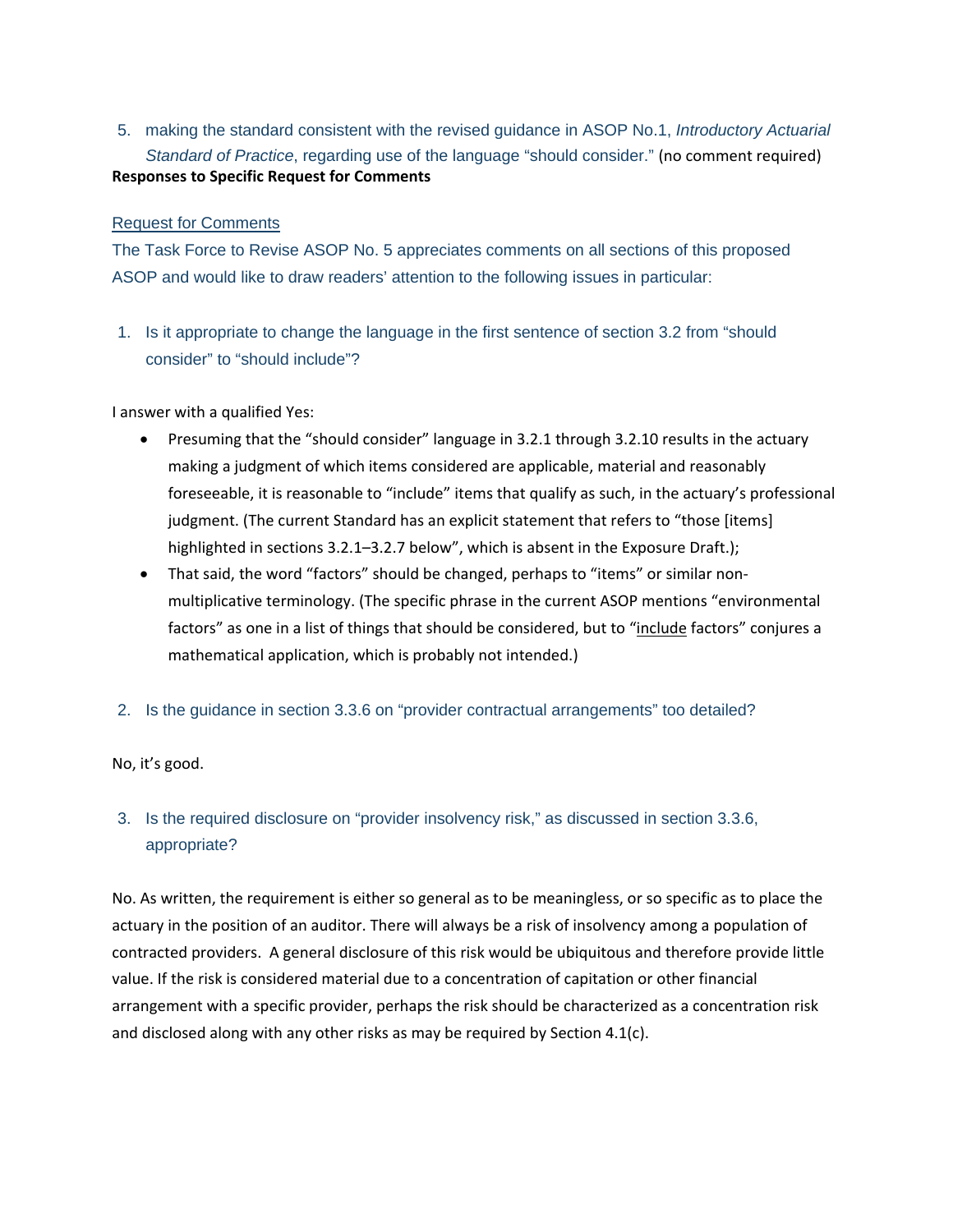The actuary should not be placed in a position of opining on the solvency of another entity. Unless a specific provider has actually been declared insolvent, and the effect on claims and/or provider reimbursements can be quantified, it would be beyond the scope of an actuary's assignment to require disclosure of potential insolvency of a contracted provider.

- 4. Which common methods, if any, are appropriate to include in section 3.4?
- 5. Are the methods included in section 3.4 described in appropriate detail?

The methods presented are fine. The simpler descriptions of the development and tabular methods are an improvement over the current ASOP.

We may need a definition of a "long-term" claim. The modifying phrase in 3.4.2., "for which a claim event triggers a series of payments" is vague (although perhaps necessarily so). What constitutes a "series of payments"? A medical claim for treatment of an ongoing condition can result in a series of payments to a hospital and other providers. For that matter, an LTD claim or an LTC claim could result in only one payment before death. Maybe we should say "an expected series of periodic payments".

I also note that long‐term disability is specifically called out in its own short paragraph, whereas long-term care coverage is not. Perhaps a reference to ASOP No. 18 should be included for LTC considerations, or a similar ASOP be prepared for LTD. The major thrust of ASOP No. 5 really is health claims (as originally envisioned) with long‐term claims shoehorned in.

# 6. Is the requirement to disclose explicit provision for adverse deviation (PAD), as discussed in section 4.1, appropriate?

It doesn't hurt, but perhaps there should be a discussion of the motivation for the change from the "moderately adverse" "margin for uncertainty" language that is found in the current ASOP.

## **Comments on Specific Sections**

**1.2:** Regulatory agencies should not be included in the list of risk‐bearing entities. Either parenthesize "such as ... risk contracts" or move the list to the definition of risk-bearing entity.

**2.1:** "used in" and "used by" are much more clear than the former "useful for".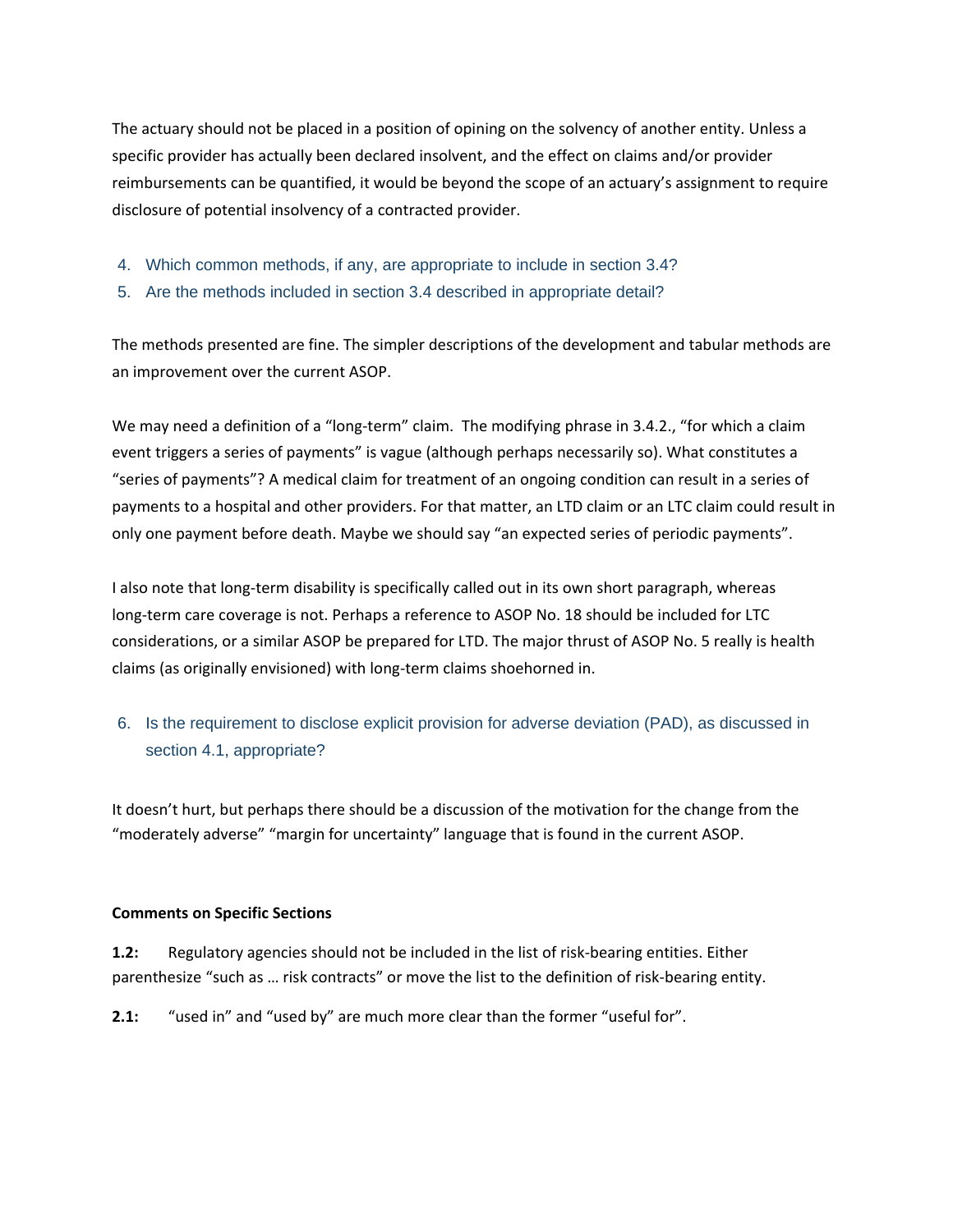**2.7:** "Insurance policy" is not included in the definition of a health benefit plan (maybe the definition should say "contract, insurance policy, or other financial arrangement"). Section 3.2.10 refers to "policy purchase" and "[LTD] policies".

Also, this section contains the only antecedent I could find for the term "basis", which appears subsequently in section 3.3.1(f). As noted below, the context for this term is very unclear.

**2.11:** Providers can also include nursing homes, assisted living facilities, and probably entities that have yet to be invented. I suggest saying "including, but not limited to" if we need to have a list.

**2.13:** See above comment regarding "long-term" claims. Is there a definition of "long-term" in any ASOP?

**2.15:** Can we be more specific about "elements" affecting incurred claims for trend (e.g. cost, incidence, severity)? There should be something to differentiate this term from the "considerations for estimating incurred claims" in Section 3.2, in which certain "factors" (or "items") are specified to be considered.

**3.2.3:** This paragraph regarding claimant behavior is new. We must be careful to recognize what is observable "claimant behavior" versus what are actuarial assumptions regarding claimant behavior in response to new benefits or benefit changes. "Reasonably available" information may or may not relate to the specific population of the benefit plan whose incurred claims are being estimated.

**3.2.10:** Reversing the sentence order in this paragraph was a mistake. It reads better in the current ASOP; "these health benefit plans" needs to have an earlier reference within the paragraph. The term "Products" in the title should be changed; nowhere else is this metaphor used or defined in the ASOP. Maybe use "Long‐Term Benefits" instead (or "Policies"). Another example of the difficulty of defining "long‐term" coverage in the context of health benefit claims – the last sentence refers to "policy purchase" but is having a policy part of the definition of long-term coverage?

**3.3.1:** I suggest inserting "as appropriate" after "Using incurral and processing dates". An actuary may need to estimate an IBNR reserve on a new policy form for which there have been no reported claims (cf. 3.2.10: "the plan's benefits may not begin for several years after policy purchase").

**3.3.1(f):** This paragraph should be rewritten or removed. It is unclear what the paragraph is even referring to. "Basis" was earlier defined as "reimbursement, indemnity or service benefit basis" in Section 2.7. The current ASOP, section 3.3.7, mentioned "claim settlement expense reserves". The new draft keeps the "related liabilities and reserves" language, but drops "not covered by this standard" (understandably). Does this mean active life reserves for LTD or LTC coverages? Unless there is a specific cross‐reference intended, I don't think this paragraph adds anything but vagueness to ASOP No. 5.

ASOP No. 42, Determining Health and Disability Liabilities Other Than Liabilities for Incurred Claims "complements ASOP No. 5, Incurred Health and Disability Claims" so perhaps a cross‐reference to that Standard would be in order here.